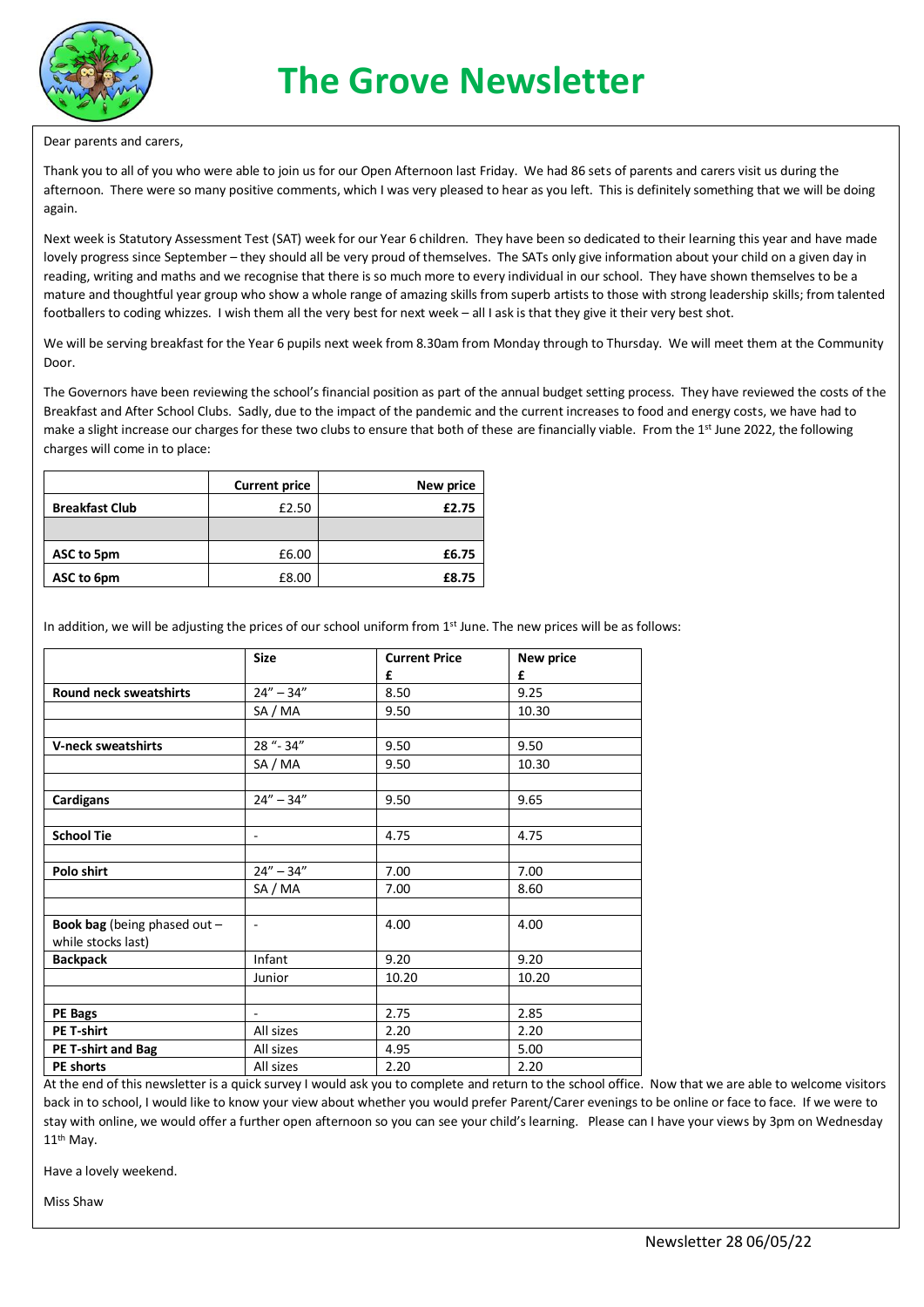

**Attendance**

# **The Grove Newsletter**



| <b>Class Name</b>   | % attendance from Tuesday 3 <sup>rd</sup> May – Friday 6 <sup>th</sup> May |
|---------------------|----------------------------------------------------------------------------|
| The Aviary          | 73%                                                                        |
| Gosling             | 95%                                                                        |
| Wren                | 99%                                                                        |
| Ostrich             | 94%                                                                        |
| Kookaburra          | 92%                                                                        |
| Flamingo            | 88%                                                                        |
| Woodpecker          | 90%                                                                        |
| Toucan              | 94%                                                                        |
| Hummingbird         | 91%                                                                        |
| <b>Whole School</b> | 92%                                                                        |

### E-Safety

What Parents Need to Know about Group Chats

Published 27th April 2022 by National Online Safety A free online safety guide on group chats.

Occurring through messaging apps, on social media and in online games, group chats are among the most popular ways that young people engage with their peers online. Involving, by definition, three or more individuals, these groups allow users to send messages, images and videos to everyone in one place. While they are useful for helping friends, people with shared interests or members of a club to communicate and coordinate activities, they can also leave young people feeling excluded and bullied – as well as providing opportunities for inappropriate content to be shared and viewed.

In the guideline guideline, you like  $y$  and  $y$  as bully indicated risks such as bully inappropriate  $y$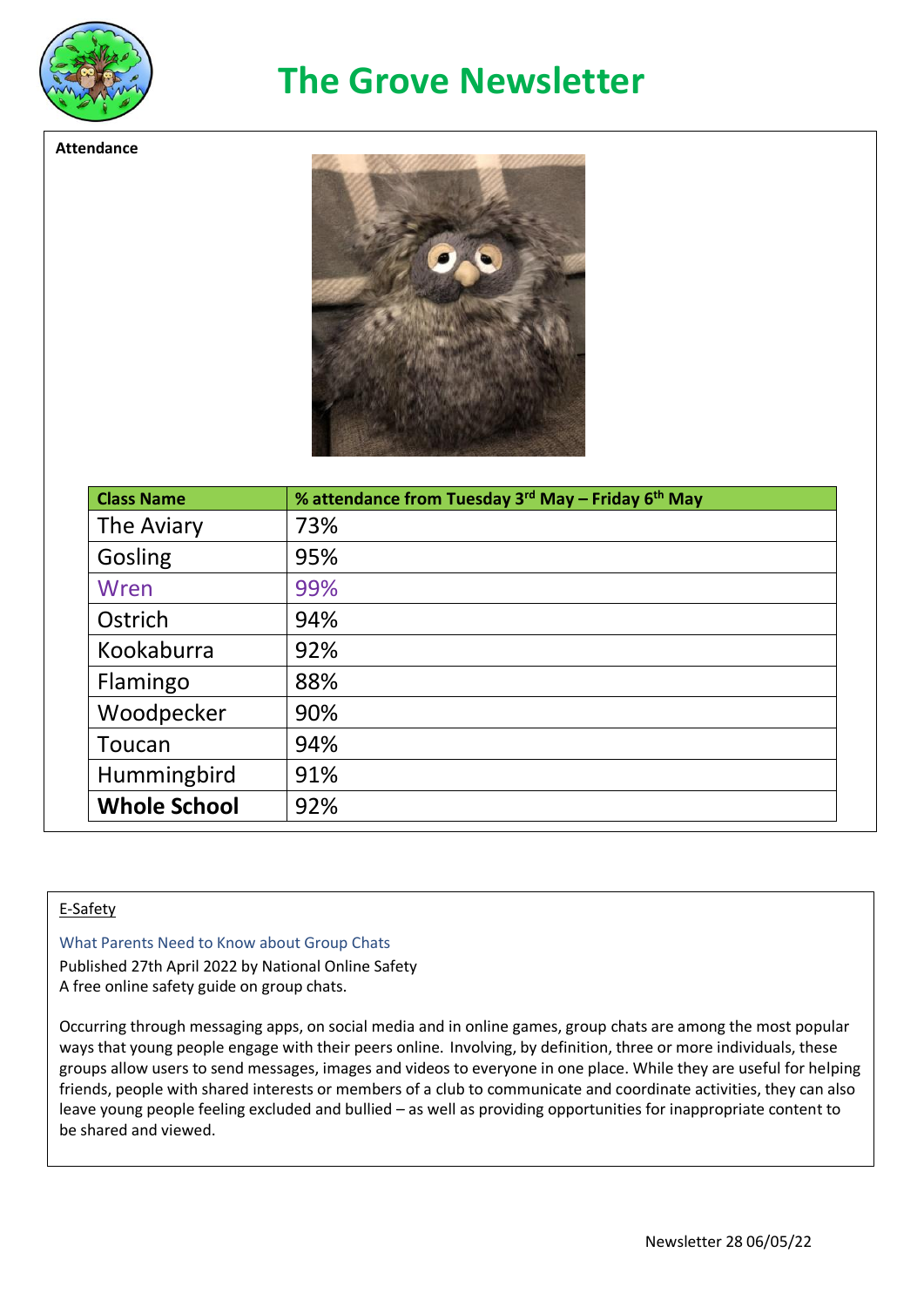

# **The Grove Newsletter**



 Rosettes at achievement assembly have been presented to: Friday 6th May Toucan: Summer, Dawid Hummingbird: Ledley, Nadia Woodpecker: Ernests, Arianne Flamingo: Aiden, Alice Kookaburra: Nyla, Sarah Ostrich: Sienna, Valentine Wren: Gabriel, Theo Gosling: Ayaz, Skaiste Aviary: Zach, Finley